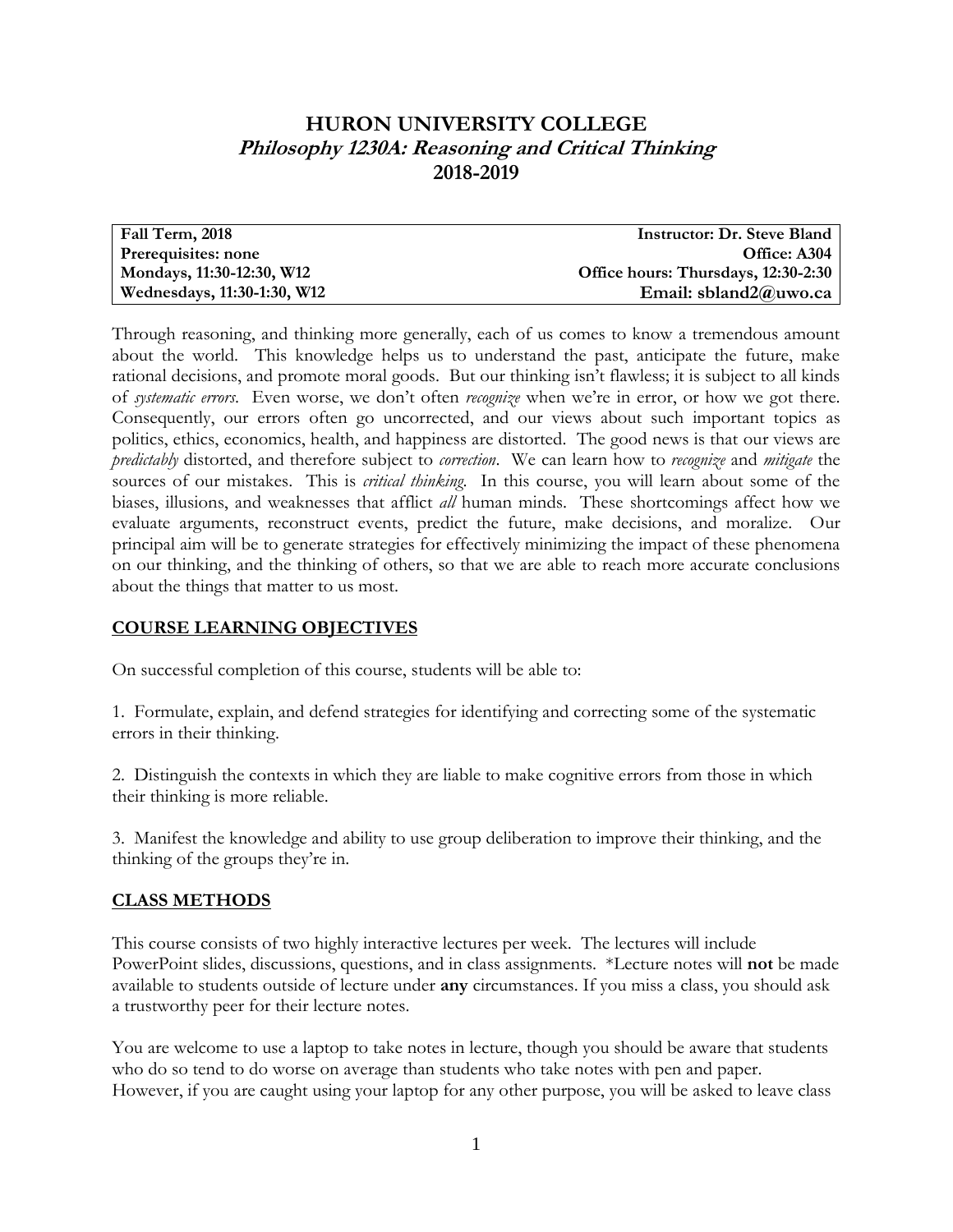and receive a grade of 0 on any assignment you miss. When you use your laptop for social or entertainment purposes, you distract others, and do yourself a disservice. It is NOT ACCEPTABLE behavior and it WILL NOT BE TOLERATED in my classroom.

Please do not take your phone out at any point during class. If you are caught looking at your phone during lecture, you will be asked to leave class and receive a grade of 0 on any assignment you miss. If there are extenuating circumstances that necessitate you checking your phone during class, please inform me BEFORE the beginning of class.

# **TEXT**

There are *no required readings* for this course. A list of supplementary readings and videos is posted on OWL, under the 'Further Learning' tab. You are encouraged to engage these resources in an effort to deepen your understanding of the course material, and to get as much as possible out of the assignments.

## **METHODS OF EVALUATION**

20% Participation questions (due in class)

Every lecture will include questions that you will be asked to answer **in class**. The purpose of these questions is to stimulate your interest and involvement in discussion, and to reveal some of the principles that govern the way you think. All questions must be completed in class, so it is very important that you bring **a pen and paper** with you to every class. Answers submitted outside of class **will not be accepted**.

50% Rules of critical thinking (due one week of the relevant lecture)

You should come away from this course with a set of strategies for avoiding some of the systematic errors people commonly make when thinking. To facilitate this end, you will be required to submit a set of critical thinking rules that accurately summarizes and expands on the material presented in lectures #3-7. Each entry in this list must include: a rule that's meant to help you and others think critically, an explanation of the rule, a rationale for the rule, and an example of how the rule is to be applied. These rules must be submitted **within one week of the conclusion of the relevant lecture**.

**LATE PENALTY:** the penalty for submitting these rules late is 5% per day, including weekends.

 $30\%$  Critical thinking handbook (due on December  $5<sup>th</sup>$ )

In assigned groups of 3-4, you will be required to compile a list of 15 critical thinking rules that do the best job of summarizing the most important and beneficial lessons of the entire course. **Each** group member will also be responsible for submitting a description of how the group decided on their rules, as well as the role that they themselves played in encouraging critical thinking within the group.

These handbooks **must** be submitted on the last day of class. **Late handbooks will not be accepted.**